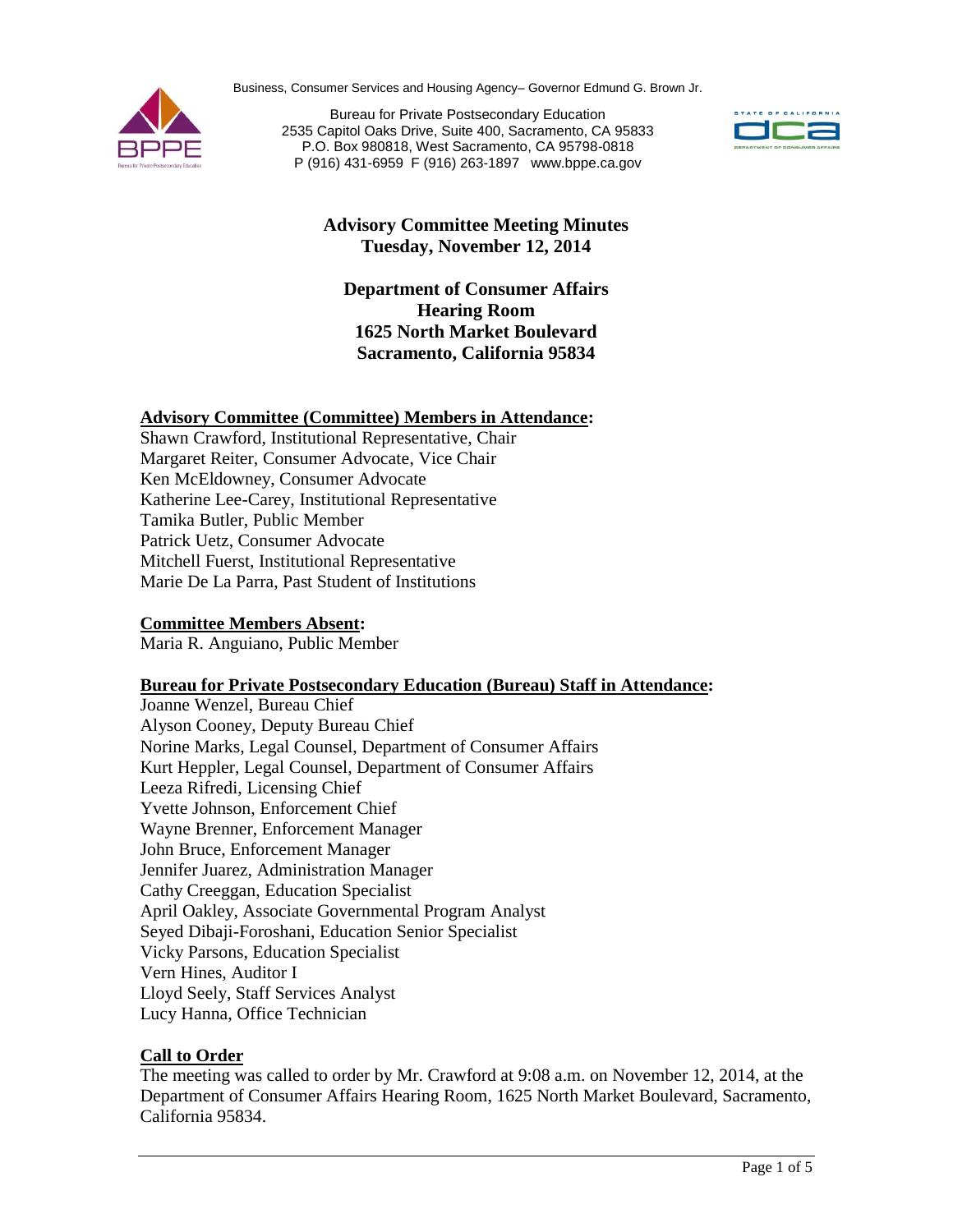### **Agenda Item # 1 - Welcome and Introductions**

Mr. Crawford welcomed the public and Committee.

The Advisory Committee members introduced themselves.

- **(a) Approval of Minutes from August 12, 2014, Committee Meeting**: Ms. Reiter noted that the minutes inaccurately reflected the discussion regarding Assembly Bill 2296. Bureau staff agreed to refer back to the meeting notes and update the minutes if necessary. The Committee approved the minutes with that correction.
- **(b) Dates for Future Meetings**: Ms. Wenzel provided date options for February 2015 and May 2015 Committee meetings. The Committee agreed on February 18, 2015, for the next meeting. Ms. Wenzel said that she would have staff research conference room availability for Wednesdays in May 2015 and provide additional date options at the next Committee meeting.

### **Agenda Item #2 – Remarks by Awet Kidane, Director, Department of Consumer Affairs (Department)**

Mr. Kidane greeted the Committee. He stated that the two Bureau priorities he wanted to discuss were staffing and updated data collection. Mr. Kidane stated that he has been working with CPS HR Consulting (CPS) and the Department's human resources staff to determine the Bureau's staffing needs. He also mentioned that Department staff was determining the best way to capture the Bureau's paper processes for converting into the Department's new BreEze system which was in the implementation process.

Ms. Reiter asked Mr. Kidane where the Bureau was on staffing and what the timeframe was for the Bureau to be able to utilize the BrEeze system. Mr. Kidane responded, stating that the Bureau was in the process of drafting a Budget Change Proposal to enable it to support additional positions. He stated that the completion of the BreEze project depended on negotiations with the project's vendor.

# **Agenda Item #3 – Regulatory Update**

**(a) Student Tuition Recovery Fund (STRF) – Proposed Regulatory Rate Change** Ms. Wenzel presented draft language that beginning January 1, 2015, institutions are not required to collect or submit a STRF assessment fee until the STRF falls below \$20 million.

The Committee also discussed the current processes for the Bureau communicating with institutions about their STRF reporting requirements. Committee members recommended that the Bureau consider administrative process changes to coincide with STRF rate changes. Ms. Reiter suggested that the Bureau consider accepting institutions' STRF updates electronically. Mr. Fuerst and Ms. Reiter suggested that the Bureau assess the STRF's current cap.

### **(b) Update on Pending Regulatory Issues**

### **i. Emergency Regulations Pursuant to Senate Bill 1247**

Ms. Wenzel presented the draft regulatory language to the Committee and addressed Committee members' questions. Ms. Lee-Carey suggested that the Bureau consider coordinating future Bureau staff visits with accrediting agency staff visits.

Juan Yñiguez, Executive Director, Association for Private Postsecondary Section Education in California, said that he felt the regulations were a bit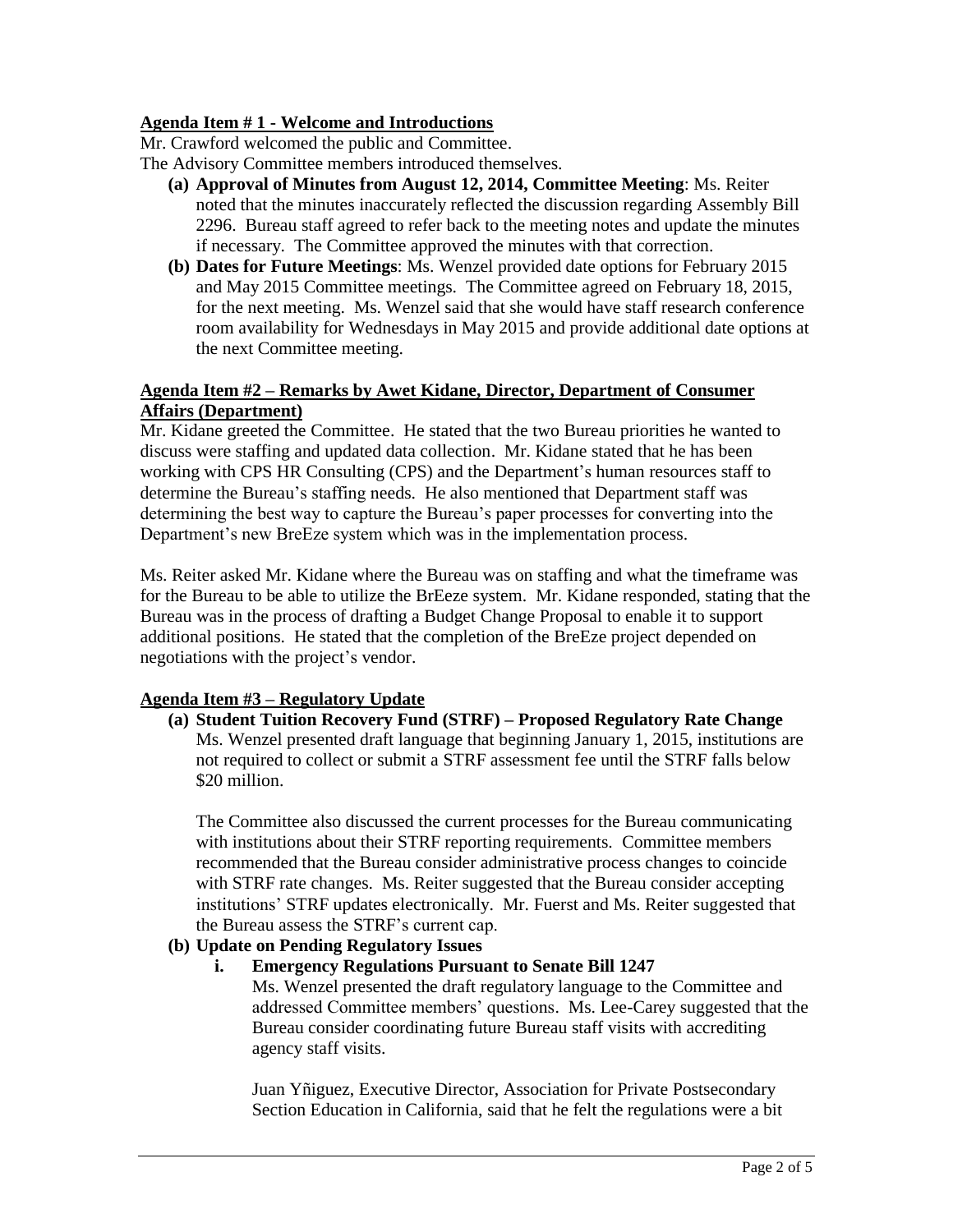excessive. He also asked that the Bureau consider pushing the Notice to Students deadline of February 2015 to July 1, 2015, since institutions are already required to submit their accreditation plan to the Bureau on that date. Ed Howard, Legal Counsel, University of San Diego School of Law's Center for Public Interest Law, emphasized the value of reaching out to stakeholders during the rulemaking process. He said that he hoped the same amount of time and attention would be taken addressing all of the changes mandated by Senate Bill 1247. Steve Arthur, President, Ryokan College, addressed some of the Committee members' questions and informed the Committee of his experience seeking accreditation for his school.

**ii. Reports – Implementation of Assembly Bill 2296** Ms. Wenzel provided an update on the implementation of Assembly Bill 2296 and addressed the members' questions.

Rigel Massaro, Public Advocates expressed concern that an updated version of the regulatory language was not available for the meeting. She also requested that updated regulatory language be made available as early as possible to allow for public input. Linda Leu, Young Invincibles, also requested that copies of the updated regulatory language be made available as early as possible to allow for public input. She added that her organization felt a strong sense of urgency in getting these regulations out. She encouraged the Bureau to consider ways the public can be involved in finalizing the regulatory language without having to physically attend a Committee meeting. Robert Johnson, California Association of Private Postsecondary Schools, stated that the legislature didn't put placement requirements in Assembly Bill 2296 – the Bureau did. He encouraged the Bureau to finalize the regulations quickly.

### **iii. Intensive English Language Programs**

Brooks Ellison and Pat Whalen, Legal Counsel, Ellison Wilson Advocacy, LLC, presented correspondence prepared in response to questions asked by Committee members during the August 12, 2014, Committee meeting. Mr. Ellison and Mr. Whalen then responded to Committee members' questions and reminded the Committee that they were dedicated to working with the Bureau to address any concerns the Committee may have.

# **iv. STRF**

Ms. Wenzel noted that there were many changes coming to the STRF. Ms. Reiter suggested that the Bureau consider drafting emergency regulations since certain students will now qualify for STRF tuition reimbursement.

# **Agenda Item #4 – Senate Bill 1247 Implementation**

### **(a) Task Force**

Ms. Wenzel summarized Senate Bill 1247 language mandating a Bureau task force. She added that the application to become a task force member will be available on the Bureau's Web site. She said that all applications will be due on December 1, 2014. Ms. Wenzel informed the Committee that two members were required to serve on the task force.

# **(b) Implementation**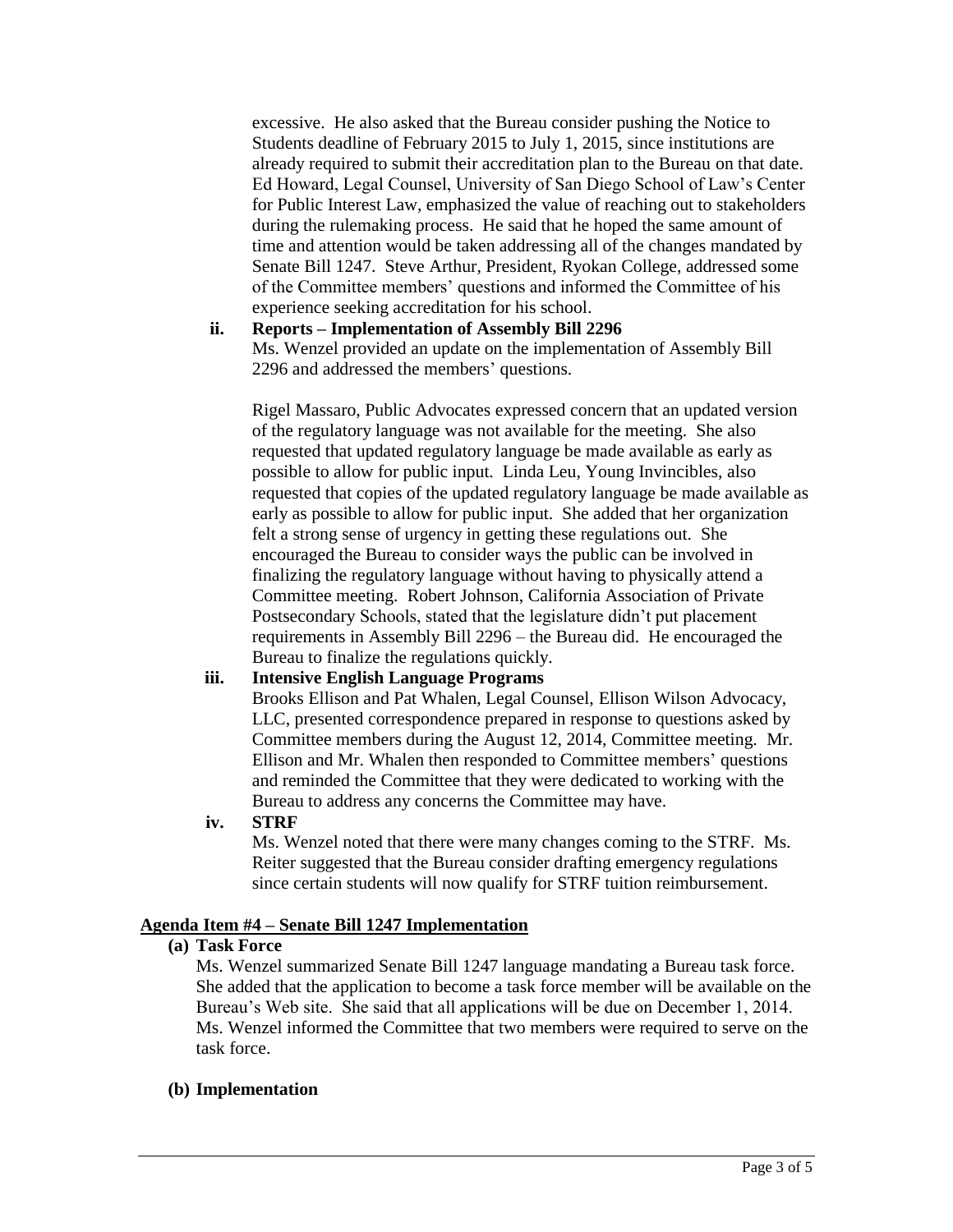Ms. Wenzel summarized the mandates set by Senate Bill 1247 and provided a status on each one.

### **Agenda Item #5 – Review of the Committee Handbook**

Mr. Crawford requested a few minor changes. The Committee then approved the handbook, in concept, understanding that it will likely have to be updated with the changes resulting from Senate Bill 1247.

### **Agenda Item #6 – Bureau Operation Update**

### **(a) CPS & STRF Review**

Ms. Cooney discussed the CPS evaluation and update of Bureau procedures and processes.

Ms. Cooney reported that the STRF currently had no backlog of unprocessed claims and that the STRF balance was approximately \$28.8 million. She added that since she last reported to the Committee on August 12, 2014, the Bureau had paid 27 additional STRF claims totaling \$80,462.

### **(b) Licensing Update**

Ms. Rifredi reported that the Licensing Section (Licensing) had one vacancy. She added that its application workshops were proceeding well and the Bureau was receiving applications from individuals who have attended a workshop. She noted that Licensing staff would soon determine whether the application workshops helped with application processing times.

Ms. Rifredi reported that Licensing was receiving approximately 50-75 applications per month. She indicated that the Bureau had 912 applications in-house and Bureau staff had processed 399 applications since July 1, 2014. Ms. Rifredi also pointed out that in October 2014, Licensing staff processed 26 more applications than it did in October 2013.

### **(c) Enforcement Update**

Ms. Johnson presented complaint statistics. She reported that the Enforcement Section had 950 pending complaints and of those, 242 were self-referred from Bureau staff. Mr. Hines introduced a complaint prioritization spreadsheet that the Bureau was working on. He explained how the spreadsheet was developed to prioritize complaints based on the age of the complaint, location of the institution involved, licensing status of the institution, quantity of complaints received for the institution in question and the type of complaint. The Committee members commended the Bureau's work and stated that the spreadsheet was a step in the right direction.

Ms. Massaro said that the statistics provided by all Bureau staff were very helpful. She added that it would be helpful to have the data presented at Committee meetings available in writing to the public as well.

### **(d) Travel Reimbursement Procedures**

Ms. Juarez discussed the process of seeking reimbursement for expenses related to State travel. Sean McClary, Accounting Technician, also discussed the Department's travel policies and addressed Committee members' questions.

### **Agenda Item #7 – Public Comment on Items not on Agenda**